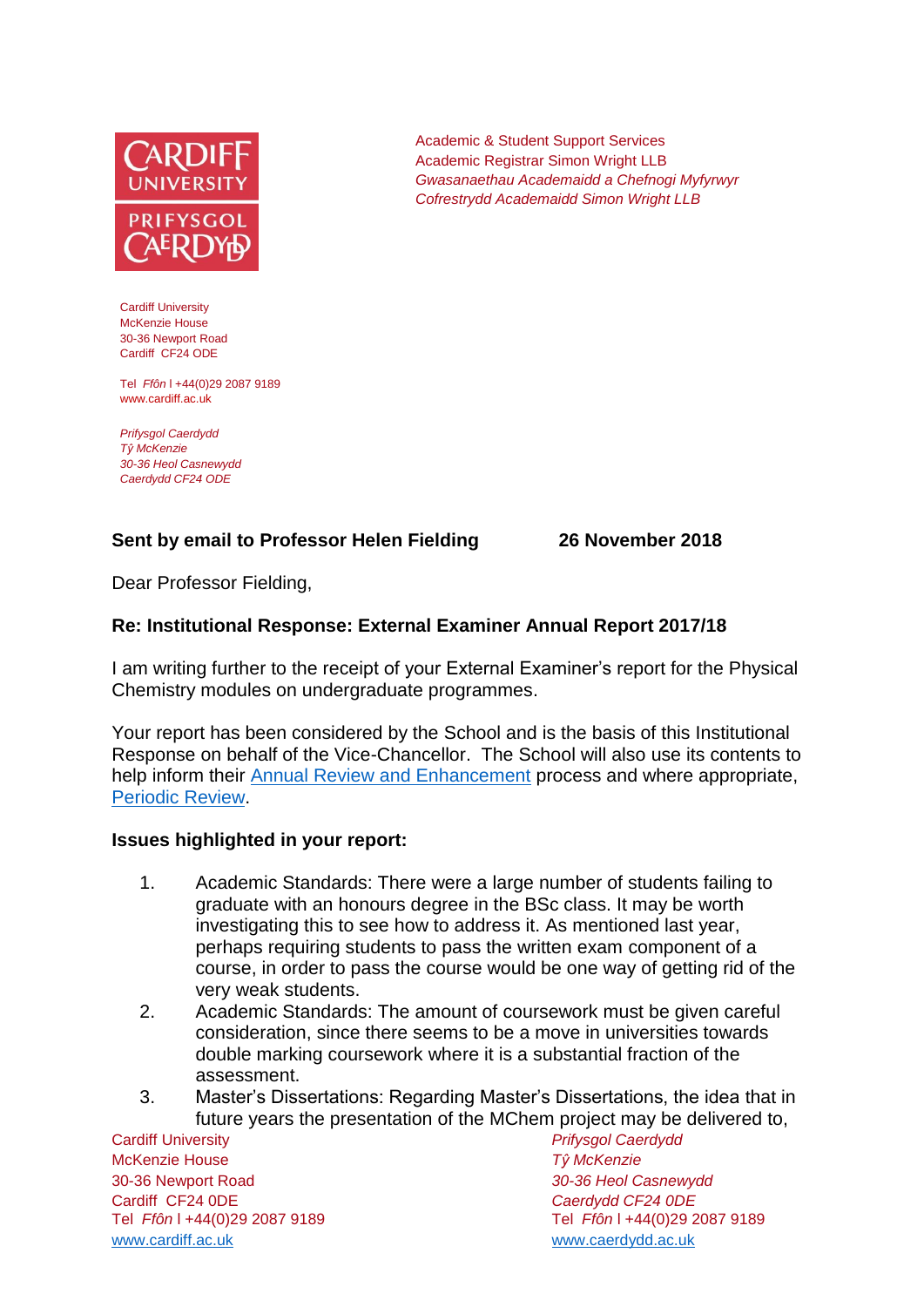and marked by, just two members of staff who will also carry out the viva is troubling. The presentation and viva are assessing very different qualities and it would be preferable (timetable and staff-time permitting) to keep them separate.

### **Response provided by the School:**

- 1. We thank Professor Fielding for these helpful comments. We recognise that the number of weaker students in the BSc is a point of concern and will be addressed. It should be noted that this number is exacerbated by a number of students with long running extenuating circumstances. However, we note these students with poor examination performances and to this affect, we are currently changing weighting to the components of the year 1 and year 2 modules, to ensure that students are not reliant on coursework marks to pass modules. We are monitoring student performances with respect to the changes made and hope to further decrease coursework weighting to ensure students place a suitable focus on their examination performance.
- 2. Related to the first point, as well as reducing the weighting of the coursework component in a module, we are reducing summative coursework in a module by a significant amount. We are monitoring how this affects student's performance. We are now exploring the separation of the practical components of modules, into a singular practical based module entirely, so the core module have more weightings on the examinations.
- 3. The marking of the project viva and presentation is typically marked by two members of staff, often the same two, but also each assessment will have a chair who will attend many other talks or viva to ensure consistency in marking. Nevertheless, we will investigate the timetabling of differing staff for the two pieces of assessment, as well as possibly increasing the number of markers for the presentations.

Cardiff University *Prifysgol Caerdydd* McKenzie House *Tŷ McKenzie* 30-36 Newport Road *30-36 Heol Casnewydd* Tel *Ffôn* l +44(0)29 2087 9189 Tel *Ffôn* l +44(0)29 2087 9189 [www.cardiff.ac.uk](http://www.cardiff.ac.uk/) [www.caerdydd.ac.uk](http://www.caerdydd.ac.uk/)

Cardiff CF24 0DE *Caerdydd CF24 0DE*